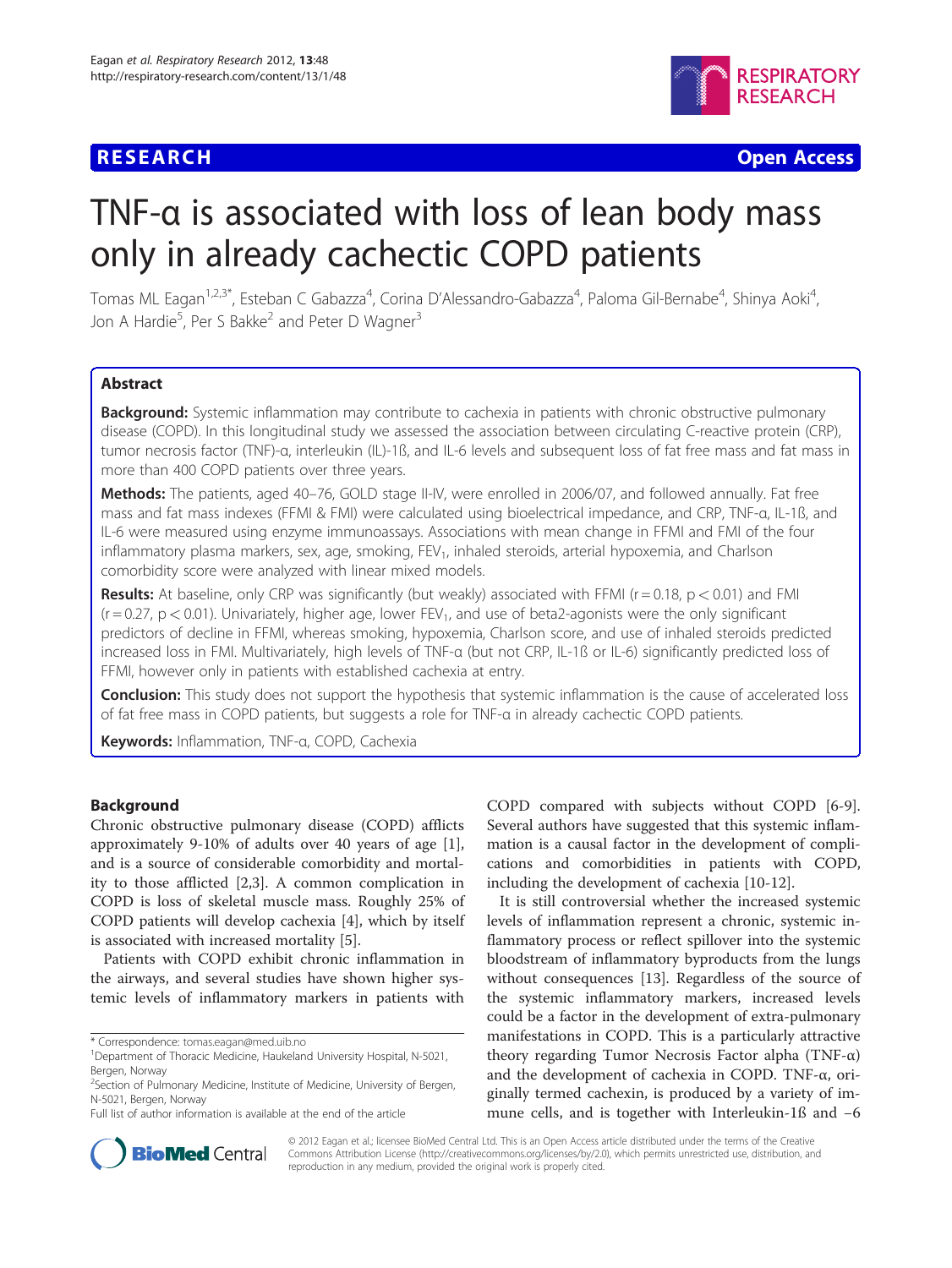(IL-1ß and IL-6) instrumental in the induction of the acute-phase response, including production of C-Reactive Protein (CRP). It has long been thought that prolonged exposure to TNF-α contributes to cachexia in cancer patients [[14\]](#page-9-0). Thus, it would seem reasonable that higher systemic levels of CRP, TNF-α, IL-1ß, and IL-6 could be contributing factors to cachexia also in COPD patients.

So far, only cross-sectional studies have been published on levels of these inflammatory markers and body composition in patients with COPD, with some studies finding higher TNF-α in underweight COPD patients [[15](#page-9-0)-[18](#page-9-0)], whereas other studies have not [[19](#page-9-0)-[22](#page-9-0)].

The aim of the current study was to examine prospectively the relationship between the systemic inflammatory markers CRP, TNF-α, IL-1ß and IL-6 and loss of fat free mass over a 3-year time period, using data from the Bergen COPD Cohort Study in Western Norway. We hypothesized that patients with high levels of these molecules on entry would have a higher rate of decline in free fat mass over the next three years.

# Methods

# Study population

The study sampling and data collection in the baseline phase of the Bergen COPD Cohort Study have been published previously [\[7](#page-9-0)]. Briefly, in 2006/07, 426 COPD patients were enrolled, aged 40–76 years, with a clinical diagnosis of COPD, GOLD stage II or worse, and a smoking history of more than 10 pack-years. All patients received written and oral information prior to participation, and signed informed consent. The regional ethical committee (REK-Vest) approved the study.

All patients were examined at baseline, and attempted followed-up yearly. 388 patients (91%) participated at the one-year visit, 374 (88%) at the two-year visit, and 360 (85%) at the three-year visit. Eleven patients who used oral steroids were excluded from the study sample for the current study. For seven patients we lacked valid plasma samples, thus the initial study sample consisted of 408 patients.

# Data collection

A physician performed a structured interview, measured arterial blood gases, and provided health care as needed. Bioelectrical impedance was measured with a Bodystat 1500 (Bodystat Ltd, Douglas, Isle of Man, UK), and all patients were fasting prior to the visits. The reliability of bioelectrical impedance measurements has been previously described [[23\]](#page-9-0). The fat free mass index (FFMI) and fat mass index (FMI) was calculated as the fat free mass (kg) or fat mass (kg) respectively, divided by the square of height  $(m^2)$ . A reliability study was performed for quality control of the impedance measurements. Ten

COPD patients and 10 healthy volunteers were measured 10 times each within one hour. The coefficient of variance for FFMI was 0.47 for the patients and 0.54 for the healthy controls, and for FMI 1.14 for the patients and 2.09 for the controls. Cachexia was defined as having a FFMI less than 14 kg/m<sup>2</sup> for women and less than 17 kg/m<sup>2</sup> for men [\[4](#page-9-0)], which corresponds to the lower 95% confidence limit in a normal population [\[24\]](#page-9-0).

For the current study, available plasma samples from baseline  $(n = 408)$  and the one-year  $(n = 382)$  visits were analyzed. The outcomes were change in FFMI and FMI, measured at baseline  $(n = 405)$  and the one-  $(n = 369)$ , two-  $(n = 336)$ , and three-  $(n = 339)$  year visits.

# Laboratory measurements

Plasma samples were drawn into pyrogen-free blood collection tubes with EDTA and centrifuged within 30 minutes at 2150 X g for 15 minutes at 4°C. All samples were stored at −80°C.

TNF-α, IL-1ß and IL-6 were measured using enzyme immunoassays (EIA) kits from BD Biosciences Pharmingen (San Diego, CA) and CRP using a high-sensitivity EIA kit from R&D Systems (Minneapolis, MN). All samples from one patient were analyzed on the same ELISA plate for each marker to reduce intra-subject inter-assay variations. All measurements were performed in duplicates and the averaged values were used.The detection limit for IL-1ß, IL-6 and TNF-α was 0.5 pg/mL, whereas for CRP it was 0.010 ng/ml and values below were defined as 0. The intra-assay and inter-assay coefficient of variations were <10% for all parameters.

# Statistical analyses

For the four markers the distribution was left-skewed. For the correlation analyses between all markers and the body composition indices FFMI and FMI, Spearman's rank correlation tests were used. The levels of the cytokines were generally low, with many patients having levels below the detection limit for each of the visits. Therefore, in addition to looking at the baseline levels of each inflammatory marker we examined patients who had a measured plasma level above the 75 percentile of each marker both at entry and year 1 ("sustained high"), compared with patients who did not.

To properly adjust for the correlation between the repeated measurements of the outcome variables FFMI and FMI, advanced longitudinal analyses are necessary. Currently, the two most used methods are linear mixed models and generalized estimating equations (GEE) [\[25](#page-9-0)]. We applied linear mixed models using the xtmixed comand in Stata, with an unstructured variance-covariance structure. However, all analyses were also performed with generalized estimating equations (GEE), with an exchangeable correlations structure, for comparison.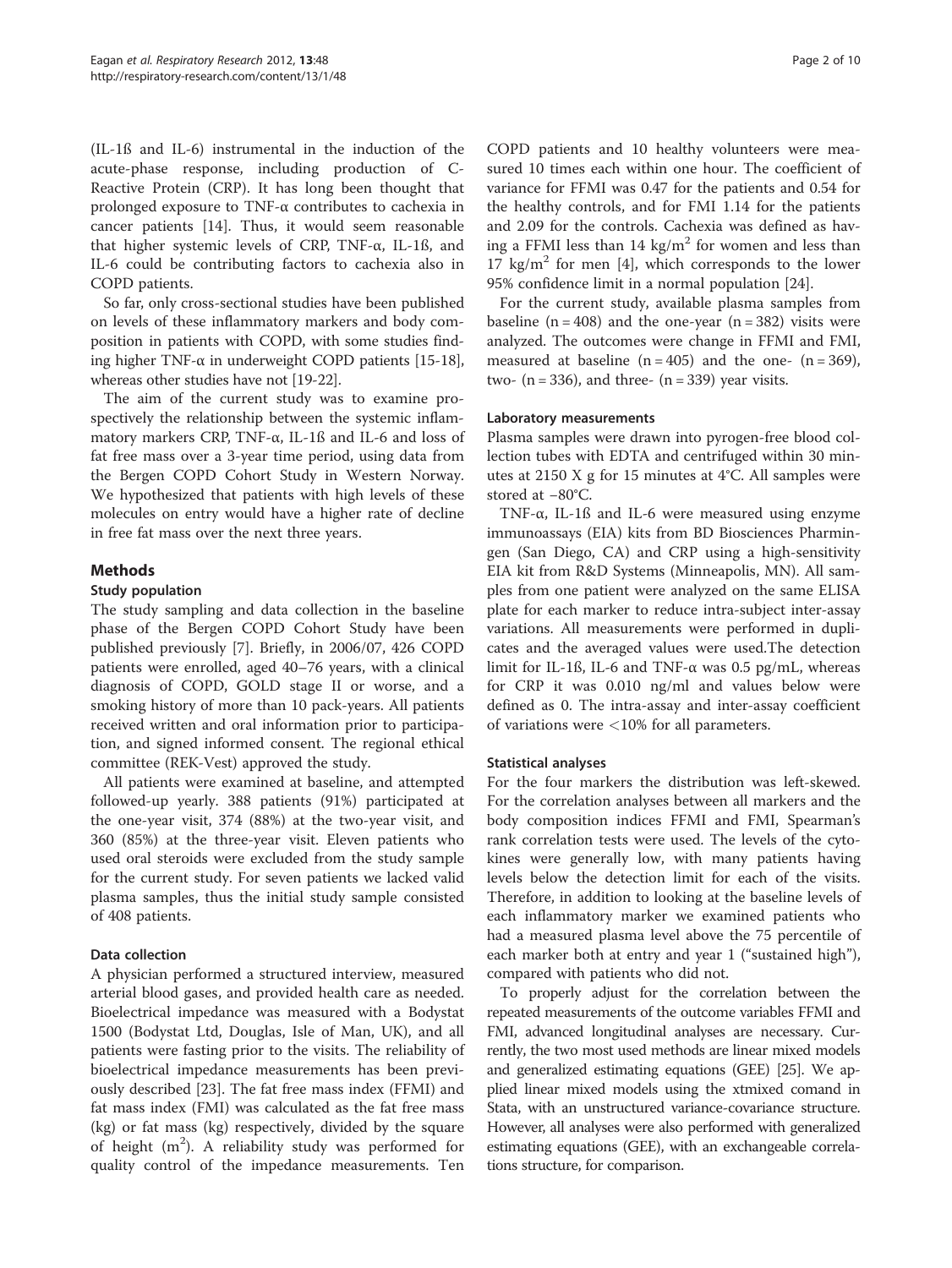#### Univariate analyses

For the univariate analyses, for both the outcomes FFMI and FMI we calculated one linear mixed model for each predictor variable, which included the variable in question, the effect of time (in years, coded as 0,1,2 or 3), and the interaction term of variable \* time. To obtain interpretable intercepts, continuous predictor variables were centered; the inflammatory markers around their mean value, age around 60 years, and  $FEV<sub>1</sub>$  around 50% of predicted.

For each model the coefficient of the variable in question thus represents the intercept, i.e. the effect of that variable at baseline, and the coefficient of time represents the effect of time. The real interest lies in the coefficients of the interaction term, as this specifies the effect of change in the outcome over time. With our coding of time as 0,1,2 and 3, the coefficients thus represents yearly change in mean FFMI or FMI.

#### Multivariable analyses

The main outcome of interest in this study was whether the plasma levels of the inflammatory markers predicted change in FFMI or FMI. Thus, the most important consideration with regards to the other variables like sex, age, smoking and  $FEV<sub>1</sub>$  was to ensure adequate adjustment for possible confounding variables. For the multivariable analyses, we chose the following modeling strategy: We fitted one model for each inflammatory marker for each outcome, in which each model included the effect of sex, age, cachexia, smoking,  $FEV<sub>1</sub>$  in percent predicted, hypoxemia, Charlson Index, exacerbations the last year prior to inclusion, use of inhaled steroids, use of long-acting ß2agonists (LABA), and use of theophylline. Since several previous cross-sectional studies have shown an association between cachexia and the levels of some of these inflammatory markers, we tested for the interaction between cachexia and the marker in question for each model, with a significance level set at 0.05. All analyses were performed with Stata 12.1.

# Results

The baseline characteristics of the cohort are presented in Table [1](#page-3-0). About half were at GOLD stage II, average age was a little more than 60 years, and more than two thirds used inhaled steroids at entry. Twenty-nine percent were cachectic at entry to the study by the criteria we used [[4](#page-9-0)]. Patients lost to follow-up were older, had more advanced COPD with more frequent exacerbations, and with more comorbidities (Table [1\)](#page-3-0). Among male patients, FFMI was lower among patients lost to follow-up ( $p = 0.02$ , Table [1\)](#page-3-0). The baseline levels of the four markers were not different between patients with complete follow-up and patients lost to follow-up.

The distribution of change in FFMI and FMI over the three years of the study is shown in Figure [1](#page-4-0).

# Univariate analyses between independent variables and FFMI or FMI

A correlation matrix of the four inflammatory markers measured on entry (year 0) and at second visit (year 1), as well as FFMI and FMI measured at these two visits, is presented in Table [2](#page-4-0). There were significant correlations between the levels of each marker between the first and second visit, strongest for CRP (correlation coefficient 0.75). There were also significant correlations between the different cytokines, but weaker than the inter-visit correlation for each marker. The only inflammatory marker that consistently correlated with FFMI and FMI at the first and second visit was CRP.

The unadjusted estimated yearly change in FFMI and FMI for each inflammatory marker is shown in Table [3](#page-5-0). For example, in a patient with a measured value of 2.4 ug CRP, the yearly decline in FFMI would be 0.0732 kg/m2. For a patient with a measured level of CRP equal to 3.4 ug, the yearly decline in FFMI would be (0.0732-0.0121) 0.0611 kg/m2, whereas in a patient with measured level of CRP 1.4, the yearly decline in FFMI would be  $(0.0732 + 0.0121)$  0.0853 kg/m2.

For neither FFMI nor FMI were the entry inflammatory marker levels statistically significant predictors of increased decline. However, in patients with a sustained high level of CRP, there was a significant increase in FFMI and decrease in FMI over three years.

Higher age, lower  $FEV_1$ , and use of long-acting beta2agonists were the only significant predictors of an increased decline in FFMI in the univariate analyses. For decline in FMI, significant predictors were smoking history, arterial oxygen tension (PaO<sub>2</sub>) less than 8 kPa, the presence of comorbidities, use of inhaled steroids (Table [4](#page-6-0)). Exacerbation history the last year before entry to the study, did not predict change in either FFMI or FMI (Table [4](#page-6-0)).

Estimation with GEE gave reasonable accordance with the results found with the linear mixed models, where all coefficients where almost similar, but the confidence intervals sometimes narrower (data not shown).

#### Multivariable analyses

After adjustment for all covariables, lower CRP and lower IL-6 at baseline was significantly associated with an increased decline in FFMI (Table [5\)](#page-7-0). For CRP this also held up when comparing patients with sustained high levels to patients without, where the fastest decline in FFMI was seen among patients without sustained high levels of CRP.

Patients with a sustained high level of TNF- $\alpha$  (TNF- $\alpha$  > 2.2 pg/mL, n = 54) at both year 0 and year 1, had a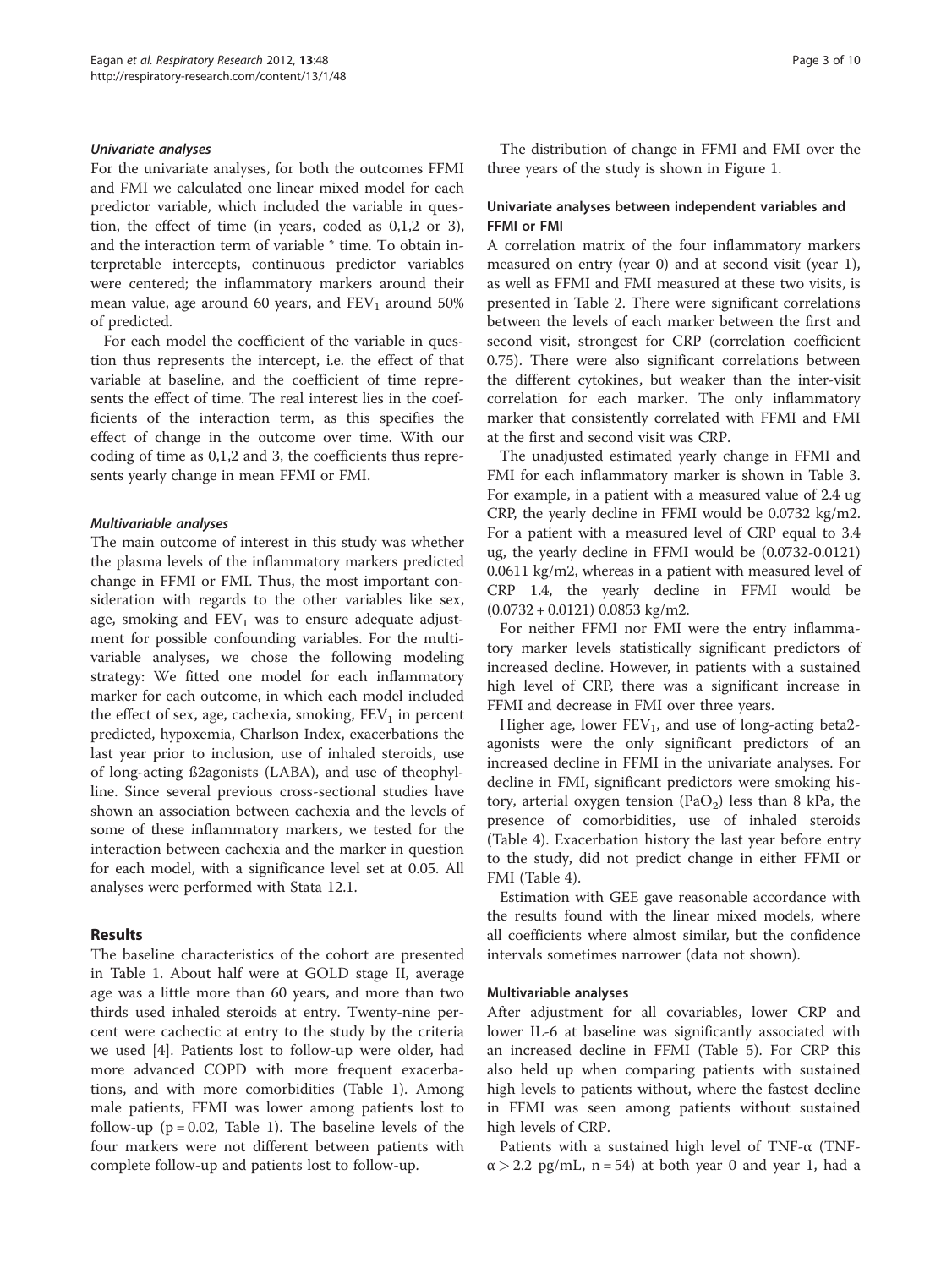|                                   | Women $(n = 159)$ | Men $(n = 249)$ | Lost to follow-up $(n = 69)$ | $\mathsf{p}^{**}$ |
|-----------------------------------|-------------------|-----------------|------------------------------|-------------------|
| Age, mean years (SD)              | 62.3(6.7)         | 64.2 (7.0)      | 66.8 (5.9)                   | < 0.01            |
| FFMI, mean kg/m2 (SD)             | 14.8(2.4)         | 18.4(3.0)       |                              |                   |
| FMI, mean kg/m2 (SD)              | 10.1(4.3)         | 7.3(2.5)        |                              |                   |
| % cachectic*                      | 31.0              | 27.5            | 37.3                         | 0.10              |
| Smoking habits, n(%)              |                   |                 |                              | 0.32              |
| ex                                | 88 (55.3)         | 144 (57.8)      | 43 (62.3)                    |                   |
| current                           | 71 (44.7)         | 105 (42.2)      | 26 (37.7)                    |                   |
| GOLD stage                        |                   |                 |                              | < 0.01            |
| $\mid \mid$                       | 82 (51.6)         | 111 (44.6)      | 22 (31.9)                    |                   |
| $\vert\vert\vert$                 | 66 (41.5)         | 105 (42.2)      | 31 (44.9)                    |                   |
| $\mathsf{IV}$                     | 11(6.9)           | 33 (13.2)       | 16 (23.2)                    |                   |
| Hypoxemia, n(%)                   |                   |                 |                              | < 0.01            |
| $PaO2 > 9$ kPa                    | 84 (61.3)         | 150 (64.4)      | 26 (44.1)                    |                   |
| PaO2 8-9 kPa                      | 33 (24.1)         | 56 (24.0)       | 17 (28.8)                    |                   |
| $PaO2 < 8$ kPa                    | 20 (14.6)         | 27(11.6)        | 16(27.1)                     |                   |
| Exacerbations last year, n(%)     |                   |                 |                              | 0.01              |
| $0 - 1$                           | 126 (79.3)        | 214 (85.9)      | 50 (72.5)                    |                   |
| $2+$                              | 33 (20.7)         | 35 (14.1)       | 19 (27.5)                    |                   |
| Charlson Comorbidity Index        |                   |                 |                              | < 0.01            |
| $\mathbf{1}$                      | 101 (63.5)        | 130 (52.2)      | 30 (43.5)                    |                   |
| $\overline{2}$                    | 40 (25.2)         | 59 (23.7)       | 15(21.7)                     |                   |
| $\mathsf 3$                       | 13 (8.2)          | 36 (14.5)       | 12 (17.4)                    |                   |
| $4+$                              | 5(3.1)            | 24 (9.6)        | 12 (17.4)                    |                   |
| Use of inhaled steroids           |                   |                 |                              | 0.19              |
| $\rm No$                          | 40 (25.2)         | 88 (35.3)       | 17 (24.6)                    |                   |
| Yes                               | 119 (74.8)        | 161 (64.7)      | 52 (75.4)                    |                   |
| Use of long-acting beta2 agonists |                   |                 |                              | 0.07              |
| No                                | 33 (20.8)         | 80 (32.1)       | 13 (18.8)                    |                   |
| Yes                               | 126 (79.2)        | 169 (67.9)      | 56 (81.2)                    |                   |
| Use of theophyllin                |                   |                 |                              | 0.02              |
| No                                | 144 (90.6)        | 228 (91.6)      | 58 (84.1)                    |                   |
| Yes                               | 15(9.4)           | 21 (8.4)        | 11 (15.9)                    |                   |
| CRP, mean ug/mL (SD)              | 2.4(3.1)          | 2.4(2.7)        | 2.5(2.5)                     | 0.35              |
| TNF-a mean pg/mL (SD)             | 1.8(3.4)          | 1.8(3.3)        | 1.2(2.5)                     | 0.12              |
| IL-1ß, mean pg/mL (SD)            | 0.8(2.0)          | 1.0(2.2)        | 1.0(2.1)                     | 0.77              |
| IL-6, mean pg/mL (SD)             | 2.2(6.8)          | 2.2(5.5)        | 1.4(2.7)                     | 0.32              |

#### <span id="page-3-0"></span>Table 1 Baseline characteristics of the study sample and comparison with patients lost to follow-up

 $*$ defined as FFMI  $<$  14 kg/m2 for women and  $<$  17 kg/m2 for men.

\*\*for difference between baseline and lost to follow up; chi square for categorical variables and Kruskal Wallis test for continuous variables.

significantly greater decline in FFMI compared with patients without sustained high TNF- $\alpha$  (Table [5\)](#page-7-0).

The only significant relationship between levels of the inflammatory markers and change in FMI over time was in patients with sustained high levels of CRP who had a smaller increase in FMI than patients without sustained high levels of CRP. (Table [5](#page-7-0)).

Cachexia at baseline was not associated with accelerated decline in either FFMI or FMI, neither in the univariate analyses (Table [4](#page-6-0)), nor when included in the multivariable analyses (data not shown).

For TNF-α there was a significant interaction with cachexia at baseline in patients with sustained high TNF-α at year 0 and year 1 ( $p = 0.001$ ). This is demonstrated in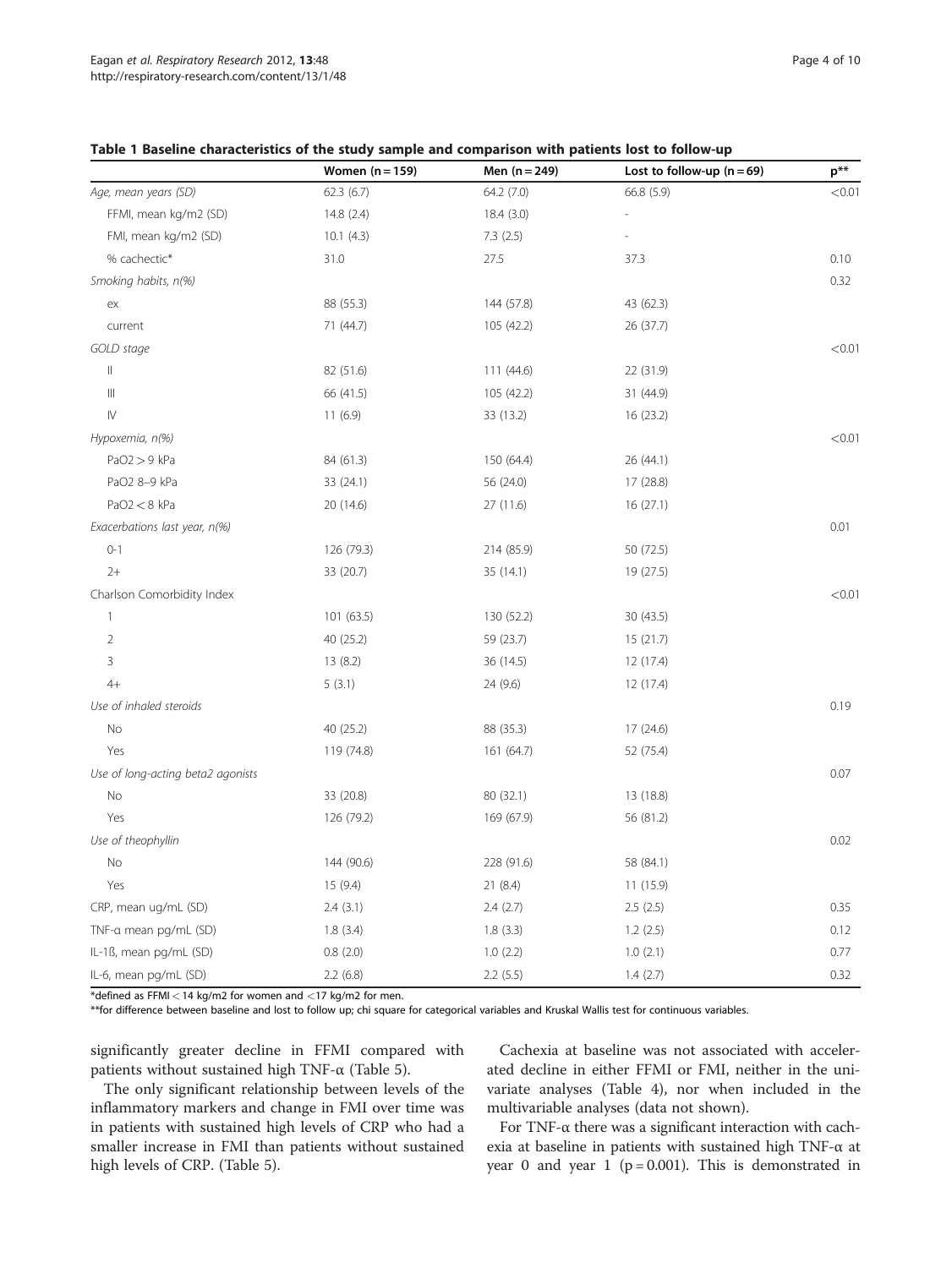<span id="page-4-0"></span>

Figure [2](#page-7-0), which displays the estimated yearly change in FFMI for patients with and without a sustained high level of TNF-α and with and without cachexia at baseline, calculated from the coefficients from the multivariable regression analysis. Figure [2](#page-7-0) shows that only for COPD patients who were cachectic did the slopes differ significantly between patients with different levels of TNF-α. Specifically, in already cachectic patients, sustained high TNF-α levels were associated with greater decline in FFMI than for those without sustained high TNF-α. However, in

non-cachectic patients, sustained high TNF-α was not associated with greater decline in FFMI.

# **Discussion**

This is to our knowledge the first longitudinal study of the relationships between the systemic inflammatory markers CRP, TNF-α, IL-1ß and IL-6 and the change in body composition over time in patients with COPD. The main finding from this study was that, over 3 years, sustained high TNF-α levels were associated with an

Table 2 Correlation coefficients for univariate relationships between plasma inflammatory markers at baseline (year 0) and first follow-up visit (year 1), and FFMI and FMI at those two visits

|                      | CRP.      | CRP,      | ΤΝF-α     | <b>TNFα</b> | IL-1ß,    | IL-1ß,    | IL-6,     | IL-6,   | FFMI,     | FFMI,     | FMI,      | FMI,   |
|----------------------|-----------|-----------|-----------|-------------|-----------|-----------|-----------|---------|-----------|-----------|-----------|--------|
|                      | year 0    | year 1    | year 0    | year 1      | year 0    | year 1    | year 0    | year 1  | year 0    | year 1    | year 0    | year 1 |
| CRP, year 0          |           |           |           |             |           |           |           |         |           |           |           |        |
| CRP, year 1          | $0.75***$ |           |           |             |           |           |           |         |           |           |           |        |
| TNF- $\alpha$ year 0 | $-0.05$   | $-0.10$   |           |             |           |           |           |         |           |           |           |        |
| TNF- $\alpha$ year 1 | $-0.02$   | $-0.02$   | $0.49***$ |             |           |           |           |         |           |           |           |        |
| IL-1ß, year 0        | 0.10      | 0.06      | $0.30**$  | $0.20**$    |           |           |           |         |           |           |           |        |
| IL-1ß, year 1        | 0.05      | 0.08      | $0.21***$ | $0.17***$   | $0.47**$  |           |           |         |           |           |           |        |
| IL-6, year 0         | $0.17***$ | $0.19***$ | $0.27***$ | $0.22***$   | $0.24***$ | $0.20**$  |           |         |           |           |           |        |
| IL-6, year $1$       | $0.11*$   | $0.15***$ | $0.17***$ | $0.36***$   | 0.08      | $0.15***$ | $0.43***$ |         |           |           |           |        |
| FFMI, year 0         | $0.18***$ | $0.13*$   | $-0.05$   | 0.06        | 0.03      | $-0.04$   | 0.08      | 0.10    |           |           |           |        |
| FFMI, year 1         | $0.19***$ | $0.15***$ | $-0.05$   | $-0.01$     | 0.08      | 0.00      | 0.10      | 0.03    | $0.95***$ |           |           |        |
| FMI, year 0          | $0.27***$ | $0.16***$ | $-0.04$   | 0.06        | 0.05      | $-0.01$   | 0.02      | $0.10*$ | $0.25***$ | $0.30**$  |           |        |
| FMI, year 1          | $0.27***$ | $0.15***$ | $-0.01$   | 0.01        | 0.06      | $-0.02$   | 0.01      | 0.03    | $0.26***$ | $0.26***$ | $0.93***$ |        |

 $*$  p  $<$  0.05,  $**$  p  $<$  0.01; Spearman rank correlation coefficients.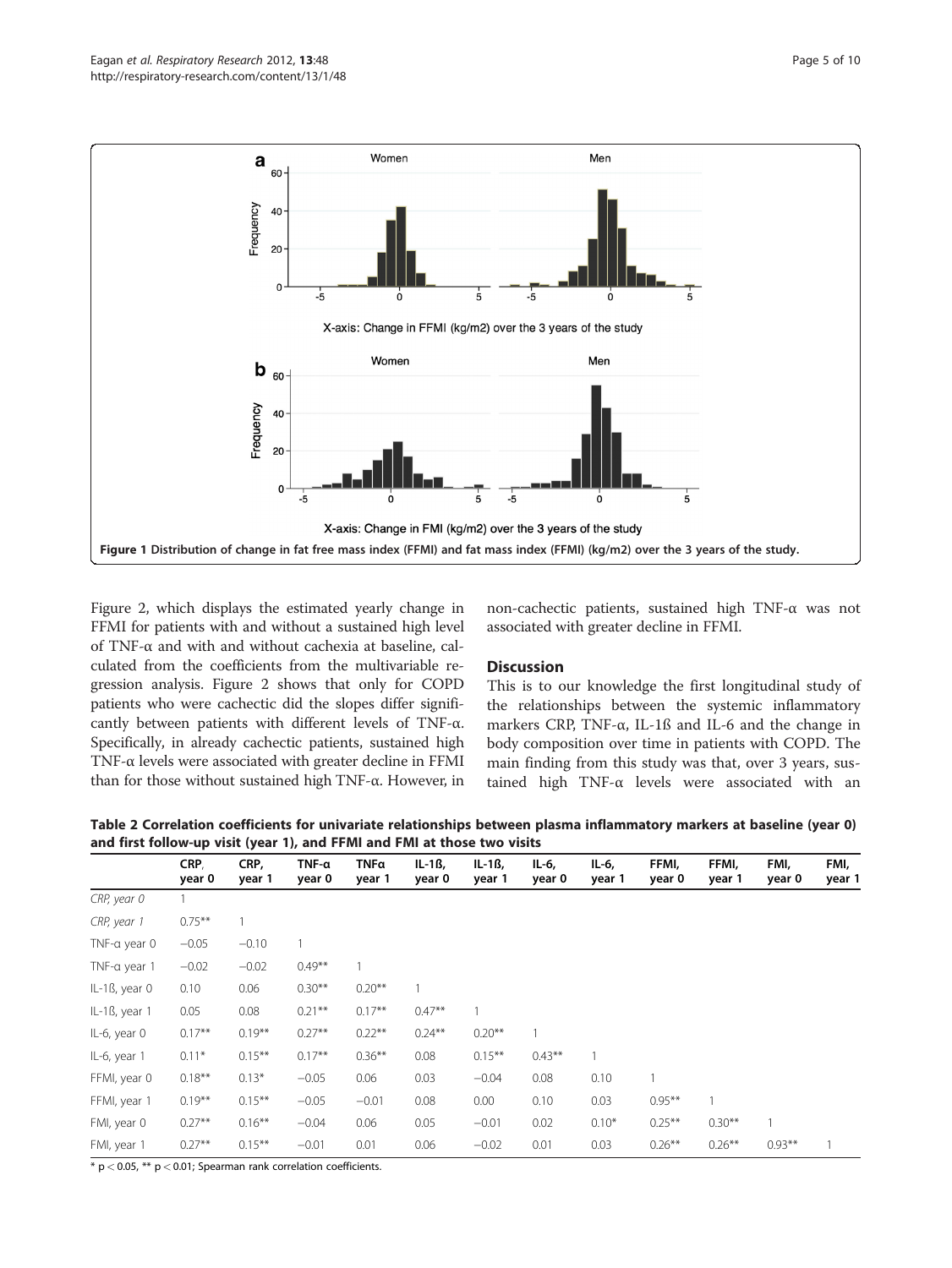|                                      | Yearly change in FFMI | p-value | Yearly change in FMI | p-value |
|--------------------------------------|-----------------------|---------|----------------------|---------|
| CRP                                  |                       |         |                      |         |
| at $CRP = 2.4$                       | $-0.0732$             |         | $-0.0195$            |         |
| per 1 ug/mL increase                 | 0.0121                | 0.10    | $-0.0041$            | 0.63    |
| Sustained high CRP at year 0 and 1   |                       |         |                      |         |
| No                                   | $-0.0828$             |         | 0.0037               |         |
| Yes                                  | 0.0320                | 0.046   | $-0.1421$            | 0.02    |
| $TNF-a$                              |                       |         |                      |         |
| at TNF- $\alpha$ = 1.8               | $-0.0597$             |         | $-0.0236$            |         |
| per 1 pg/mL increase                 | $-0.0107$             | 0.09    | 0.0020               | 0.77    |
| Sustained high TNF-a at year 0 and 1 |                       |         |                      |         |
| No                                   | $-0.0488$             |         | $-0.0283$            |         |
| Yes                                  | $-0.1621$             | 0.07    | 0.0366               | 0.36    |
| $IL-1B$                              |                       |         |                      |         |
| at $IL-1ß = 0.93$                    | $-0.0611$             |         | $-0.0234$            |         |
| per 1 pg/mL increase                 | 0.0144                | 0.16    | $-0.0026$            | 0.82    |
| Sustained high IL-1ß at year 0 and 1 |                       |         |                      |         |
| No                                   | $-0.0723$             |         | $-0.0216$            |         |
| Yes                                  | $-0.0167$             | 0.36    | $-0.0083$            | 0.85    |
| $IL-6$                               |                       |         |                      |         |
| at $IL-6 = 2.8$                      | $-0.0613$             |         | $-0.0234$            |         |
| per 1 pg/mL increase                 | 0.0023                | 0.10    | $-0.0003$            | 0.87    |
| Sustained high IL-6 at year 0 and 1  |                       |         |                      |         |
| No                                   | $-0.0700$             |         | $-0.0150$            |         |
| Yes                                  | $-0.0251$             | 0.49    | $-0.0558$            | 0.58    |

<span id="page-5-0"></span>

| Table 3 Unadjusted yearly change in fat free mass index (FFMI) and fat mass index (FMI) for the four infalammatory |  |  |  |
|--------------------------------------------------------------------------------------------------------------------|--|--|--|
| markers, estimated by linear mixed models                                                                          |  |  |  |

accelerated decline in fat free mass, however, an interaction analysis suggested this may be only in COPD patients who were already cachectic at entry into the study.

# Inflammation and loss of FFMI

COPD is a chronic inflammatory disorder, and several studies have found increased levels of TNF-α, as well as CRP and IL-6 both in bronchoalveolar lavage (BAL) [[26](#page-9-0)] and in the systemic circulation [[26](#page-9-0),[27](#page-9-0)]. More importantly, some studies have shown higher systemic levels of TNF-α in COPD patients with cachexia compared with patients without cachexia [\[15](#page-9-0)-[17\]](#page-9-0). However, the measured levels of TNF-α in BAL and blood correlate poorly [[13\]](#page-9-0), and some studies have not found higher levels of TNF-α in COPD patients with cachexia compared with patients without cachexia [\[19,20,22\]](#page-9-0).

In the current study, we have not compared the levels of the markers to non-COPD subjects. Compared with levels of inflammatory markers measured in other normal populations [\[28-30](#page-9-0)], our levels were higher. However, we caution against over-interpretation of this, since methodology and populations differed.

The measured levels of cytokines in the peripheral circulation are usually quite low, partly due to the typical 'burst secretion' of the cytokines, and partly due to the fact that there are many available soluble proteins to which the cytokines can bind. Thus, to observe the potential effects of a sustained increase of the proinflammatory cytokines in the systemic circulation, a sufficient patient sample is necessary, which has not always been the case with studies published so far. We studied over 400 patients, 29% of whom were cachectic.

#### Longitudinal versus cross-sectional studies

Arguably, the most important missing pieces in the literature to date are longitudinal studies on humans. Although cross-sectional studies may indicate an association between levels of an inflammatory marker and body composition, the rate of change in FFMI and FMI can only be assessed with longitudinal data. We have previously shown from a cross-sectional study on this cohort that CRP was markedly increased in COPD patients compared with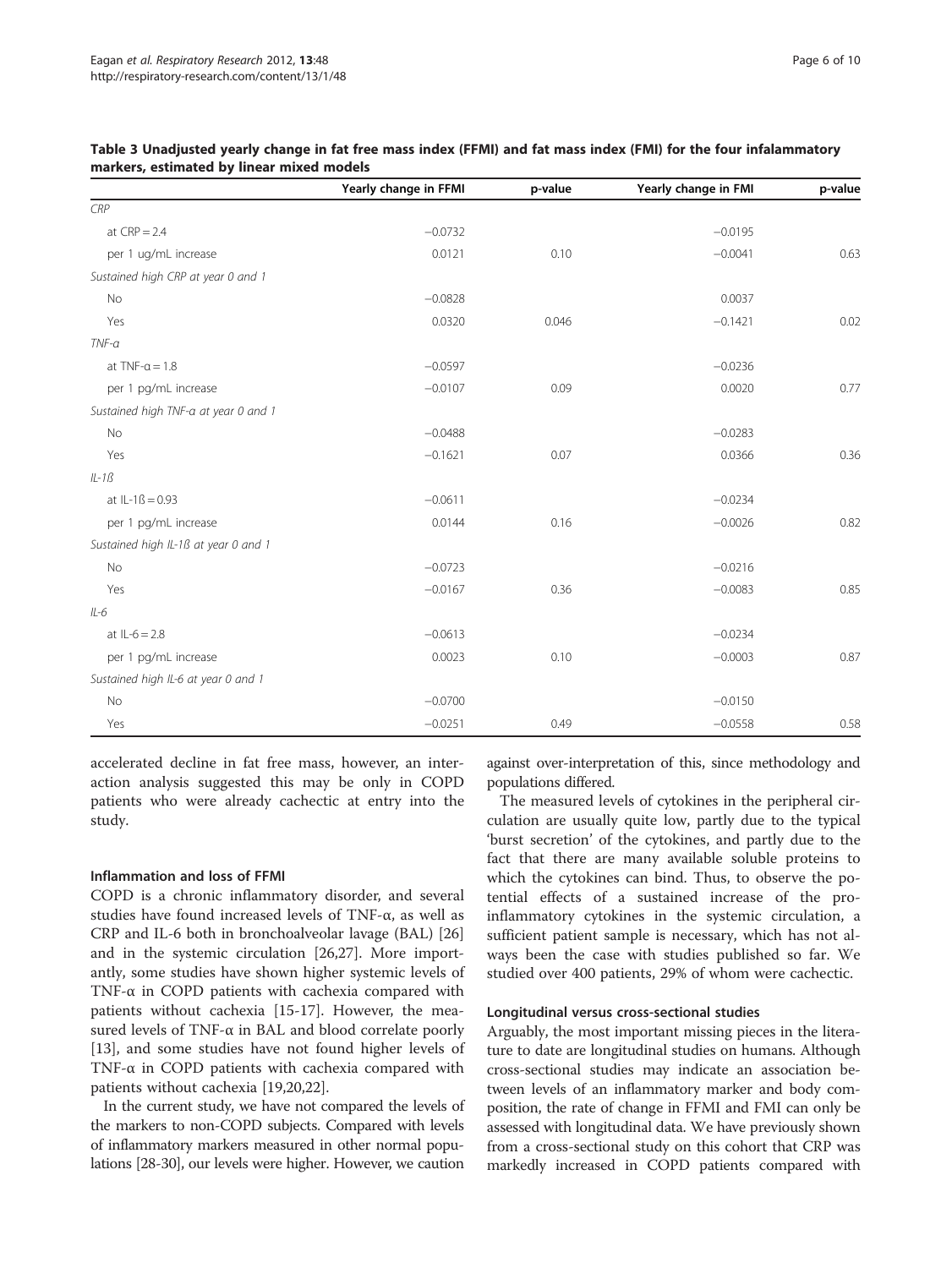| <b>Baseline variables</b>            | Yearly change in FFMI | p-value | Yearly change in FMI | p-value  |
|--------------------------------------|-----------------------|---------|----------------------|----------|
| Sex                                  |                       |         |                      |          |
| Women                                | $-0.0613$             |         | 0.01599              |          |
| Men                                  | $-0.0662$             | 0.91    | $-0.04131$           | 0.24     |
| Age                                  |                       |         |                      |          |
| at age 60                            | $-0.0377$             |         | $-0.0024$            |          |
| per 10 yrs increase                  | $-0.0867$             | 0.01    | $-0.0584$            | 0.10     |
| Smoking                              |                       |         |                      |          |
| $\mathsf{Ex}$                        | $-0.0772$             |         | $-0.0762$            |          |
| Current                              | $-0.0477$             | 0.49    | 0.0531               | 0.01     |
| GOLD stage                           |                       |         |                      |          |
| $\vert\vert$                         | 0.0024                |         | 0.0032               |          |
| $\vert\vert\vert$                    | $-0.1151$             | 0.01    | $-0.0333$            | 0.47     |
| $\mathsf{IV}$                        | $-0.1861$             | 0.01    | $-0.0921$            | 0.27     |
| FEV1                                 |                       |         |                      |          |
| at 50% of predicted                  | $-0.0624$             |         | $-0.0197$            |          |
| per 10% decrease in predicted value  | $-0.0477$             | 0.00    | $-0.0227$            | 0.18     |
| Hypoxemia                            |                       |         |                      |          |
| $PaO2 > 9$ kPa                       | $-0.0664$             |         | 0.0006               |          |
| PaO2 8-9 kPa                         | $-0.0506$             | 0.77    | 0.0270               | 0.65     |
| $PaO2 < 8$ kPa                       | $-0.1052$             | 0.61    | $-0.2695$            | 0.00     |
| Exacerbations last year              |                       |         |                      |          |
| $0 - 1$                              | $-0.0618$             |         | $-0.0115$            |          |
| $2+$                                 | $-0.0764$             | 0.81    | $-0.0638$            | 0.43     |
| Charlson Comorbidity Score           |                       |         |                      |          |
| T                                    | $-0.0768$             |         | 0.0378               |          |
| $\vert\vert$                         | $-0.0652$             | 0.82    | $-0.0737$            | 0.05     |
| $\left\vert \right\vert \right\vert$ | 0.0333                | 0.11    | $-0.1616$            | 0.01     |
| $IV+$                                | $-0.1231$             | 0.62    | $-0.0962$            | 0.20     |
| Cachexia                             |                       |         |                      |          |
| No                                   | $-0.0495$             |         | $-0.0255$            |          |
| Yes                                  | $-0.0983$             | 0.31    | $-0.0089$            | 0.76     |
| Using inhaled steroids               |                       |         |                      |          |
| <b>No</b>                            | $-0.0243$             |         | 0.0610               |          |
| Yes                                  | $-0.0828$             | 0.20    | $-0.0574$            | $0.02\,$ |
| Use of long-acting beta2 agonists    |                       |         |                      |          |
| No                                   | $-0.0101$             |         | 0.0696               |          |
| Yes                                  | $-0.0862$             | 0.01    | $-0.0557$            | 0.02     |
| Use of theophyllin                   |                       |         |                      |          |
| No                                   | $-0.0605$             |         | $-0.0086$            |          |
| Yes                                  | $-0.1097$             | 0.54    | $-0.1421$            | 0.14     |

<span id="page-6-0"></span>

| Table 4 Unadjusted yearly change in fat free mass index (FFMI) and fat mass index (FMI) for each baseline predictor |  |  |
|---------------------------------------------------------------------------------------------------------------------|--|--|
| variable, estimated bylinear mixed models                                                                           |  |  |

subjects without COPD [\[7](#page-9-0)]. In addition, we then found that fat mass, more than fat free mass, was associated with elevated levels of CRP in COPD patients [[31](#page-9-0)].

In the current 3-year longitudinal study, we expand on prior knowledge by showing that it was COPD patients without sustained high levels of CRP that had the largest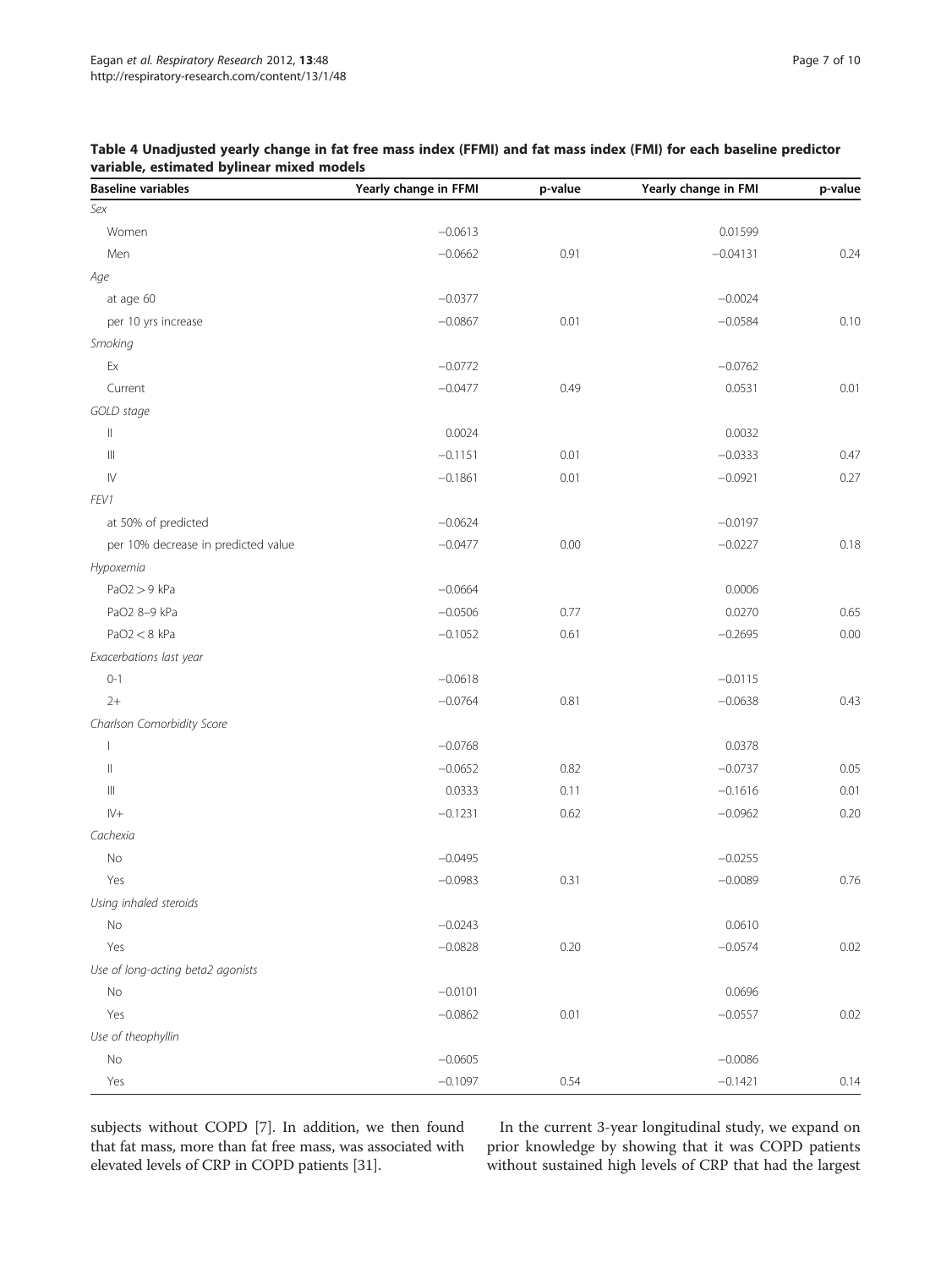|                                      | Yearly change in FFMI | p-value | Yearly change in FMI | p-value |
|--------------------------------------|-----------------------|---------|----------------------|---------|
| CRP at baseline                      |                       |         |                      |         |
| at $CRP = 2.4$                       | $-0.0622$             |         | 0.1355               |         |
| per 1 ug/mL increase                 | 0.0221                | 0.01    | $-0.0066$            | 0.48    |
| Sustained high CRP at year 0 and 1   |                       |         |                      |         |
| No                                   | $-0.0874$             |         | 0.1494               |         |
| Yes                                  | 0.0656                | 0.01    | 0.0061               | 0.03    |
| TNF-a at baseline                    |                       |         |                      |         |
| at TNF- $\alpha$ = 1.8               | $-0.0531$             |         | 0.1303               |         |
| per 1 pg/mL increase                 | $-0.0098$             | 0.13    | 0.0004               | 0.96    |
| Sustained high TNF-a at year 0 and 1 |                       |         |                      |         |
| No                                   | $-0.0643$             |         | 0.1287               |         |
| Yes                                  | $-0.2098$             | 0.03    | 0.1366               | 0.91    |
| IL-1ß at baseline                    |                       |         |                      |         |
| at $IL-1ß = 0.93$                    | $-0.0424$             |         | 0.1300               |         |
| per 1 pg/mL increase                 | 0.0147                | 0.16    | 0.0009               | 0.93    |
| Sustained high IL-1ß at year 0 and 1 |                       |         |                      |         |
| No                                   | $-0.0685$             |         | 0.1257               |         |
| Yes                                  | $-0.0341$             | 0.58    | 0.1548               | 0.67    |
| IL-6 at baseline                     |                       |         |                      |         |
| at $IL-6 = 2.8$                      | $-0.0414$             |         | 0.1302               |         |
| per 1 pg/mL increase                 | 0.0034                | 0.02    | 0.0004               | 0.79    |
| Sustained high IL-6 at year 0 and 1  |                       |         |                      |         |
| No                                   | $-0.0676$             |         | 0.1291               |         |
| Yes                                  | 0.0231                | 0.18    | 0.1184               | 0.88    |

<span id="page-7-0"></span>

| Table 5 Adjusted* yearly change in fat free mass index (FFMI) and fat mass index (FMI) for plasma CRP, TNF-a, IL-1ß |  |
|---------------------------------------------------------------------------------------------------------------------|--|
| and IL-6, estimated by linear mixed models with random effects                                                      |  |

\* Adjusted for the effect of change by the interaction between yearly change and each of the baseline variables sex, age, cachexia, FEV1, smoking, hypoxemia, Charlson Index, number of exacerbations the last year, use of inhaled steroids, long acting beta2agonists, and use of theophylline.



decline in FFMI and largest increase in FMI. Further we showed that COPD patients with higher systemic levels of IL-1ß and IL-6 in general did not have a subsequently increased decline in fat free mass or increase in fat mass. Only one marker, TNF-  $\alpha$ , and only in patients with a high level both at year 0 and year 1, predicted an increased decline in FFMI. However, the interaction analyses suggested that COPD patients with the same high TNF-α levels who were not cachectic on entry did not lose FFMI faster than their non-cachectic counterparts with lower TNF-α.

# Interpretation of the findings

If we accept the current findings, the question remains, what do they mean?

There are several possible interpretations: First, inflammation may be a consequence rather than a cause of initial loss of fat free mass, but may contribute to further loss of fat free mass once the cachectic process has started. Second, only a subgroup of patients respond to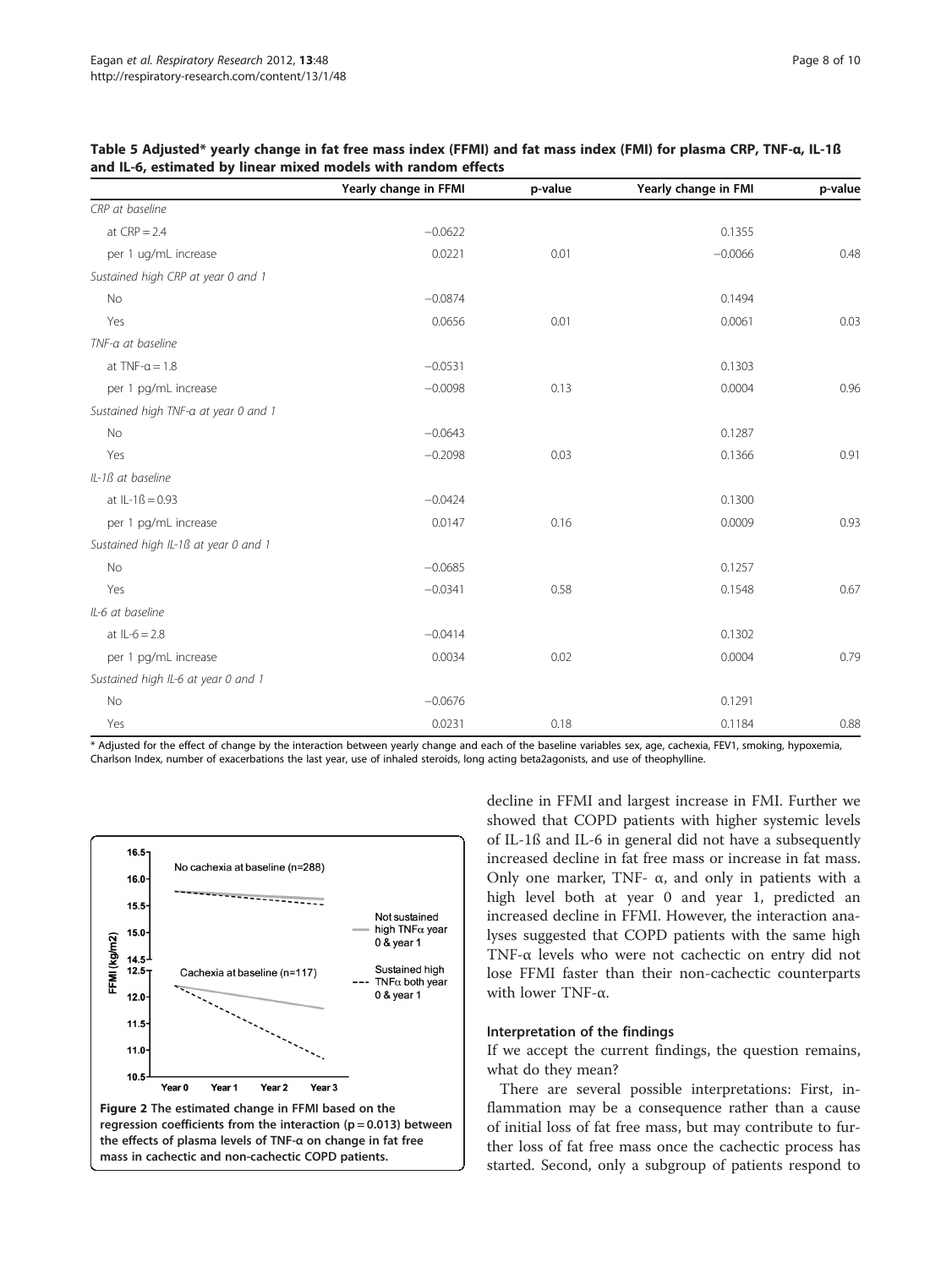high TNF- $\alpha$  levels by loss of FFMI, presumably due to genetic and/or environmental differences between subgroups. Third, the patients who were cachectic at entry may have had a longer exposure to inflammation before entering the study, implying that the non-cachectic patients with high TNF-α levels will develop cachexia if followed longer. It would take and even bigger and far longer study to distinguish among these possibilities – one in which prior to starting to smoke, a young cohort was followed until age 60–70 with similar measurements. In that way, pre-tobacco influences on cytokine levels could be established, time to develop COPD would be recorded, and temporal relationships between body composition and cytokine profiles established.

These possibilities could have therapeutic consequences, since a TNF- $\alpha$  blocking agent presumably would not have an effect before cachexia was already developed if the first explanation was correct. Very few studies to date have assessed anti- TNF-α treatment on cachexia, and only in patients with cancer [\[32\]](#page-9-0) or arthritis [\[33](#page-9-0)]. In neither of the studies to date have the results been convincingly in favor of anti- TNF-α treatment. Although there are no specific trials to date on anti- TNF-α treatment for cachexia in COPD, interesting circumstantial evidence is available from a multi-centre trial of 220 COPD patients in North-America, in which infliximab was tested against placebo [[34](#page-9-0)]. In patients who were cachectic and received infliximab 6-minute walking distance improved significantly after 24 weeks, whereas patients who were not cachectic did not benefit from the drug, supporting our findings that TNF-α may be of consequence only in already cachectic COPD patients.

Regarding change in FMI, baseline variables daily smoking, use of inhaled steroids, and being hypoxemic were associated with a larger loss of FMI, even in the multivariable model (data not shown). Current smoking is associated with a suppression of appetite, whereas use of inhaled steroids could be a marker for disease severity. Patients with respiratory failure may exert themselves more at rest, thus burning more fat. However, we caution against over-interpretation, as the analyses did not take into account change in smoking habits,  $PaO<sub>2</sub>$  or medication use throughout the study. The main research interest was whether plasma levels of the inflammatory markers were predictive of subsequent change in body composition, including changes in fat mass, and the importance of the co-variables was to make sure we had adequately adjusted for confounders.

# Measurement considerations

The results of the current study are unlikely to be due only to the inherent methodological difficulties. First, the levels of the cytokines measured in the COPD patients were about the same as other authors have reported in recent studies [[19,35\]](#page-9-0). Standard high-sensitivity ELISA kits were used, all samples were analyzed in duplicate, and all samples from the same subject were analyzed on the same plate. Second, there was a positive, albeit weak, correlation between the three cytokines at each year, as expected. Third, we separately analyzed the predictive value of a) the level of each of the cytokines at entry, and b) a sustained high level of the cytokine for the first year, with the same conclusion. Finally, we also analyzed the predictive value of the cytokines at entry as categorical variables (low, medium, high), and this also produced the same result (data not shown): TNF-α was the only cytokine associated with change in FFMI, and in already cachectic COPD patients only.

The other potentially important methodological issue is the measurement of change in FFMI and FMI. Over the three years of the study, the mean yearly change in both FFMI and FMI was not very large. However, even though overall mean change was small, the range of change was quite significant (Figure [1\)](#page-4-0). This range enables analyses of whether change in one group is significantly different from change in another group.

Finally, the analyses of the socio-demographic and clinical variables demonstrated significant and reasonable predictors of change in lean body mass. Higher age and lower  $FEV<sub>1</sub>$  were significantly related to faster decline in fat free mass, as expected.

In conclusion, this study did not find firm support for the systemic inflammation hypothesis in causing COPD cachexia, but raises the possibility that TNF-α contributes to further loss of FFMI in patients who are already cachectic, creating a vicious circle of ever increasing inflammation and loss of fat free mass.

#### Competing interests

The authors declare that they have no competing interests.

#### Authors' contributions

TE participated in planning the study, data collection, the laboratory analyses, the statistical analyses, and the writing of the manuscript. EG participated in planning the study, the laboratory analyses, the statistical analyses, and the writing of the manuscript. CD participated in planning the study, the laboratory analyses, and the writing of the manuscript. PG participated in the laboratory analyses and the writing of the manuscript. SA participated in the laboratory analyses and the writing of the manuscript. JH participated in planning the study, data collection, and the writing of the manuscript. PB participated in planning the study, data collection, the statistical analyses, and the writing of the manuscript. PW participated in planning the study, the statistical analyses, and the writing of the manuscript. All authors read and approved the final manuscript.

#### Acknowledgements

The authors thank Lene Svendsen, Eli Nordeide, Tina Endresen and Inge Zwetzig for help with data collection, and Tore Wentzel-Larsen for valuable discussions regarding the statistical analyses.

#### Author details

<sup>1</sup>Department of Thoracic Medicine, Haukeland University Hospital, N-5021, Bergen, Norway. <sup>2</sup>Section of Pulmonary Medicine, Institute of Medicine University of Bergen, N-5021, Bergen, Norway. <sup>3</sup> Division of Physiology University of California San Diego, 9500 Gilman Drive, La Jolla, San Diego, CA